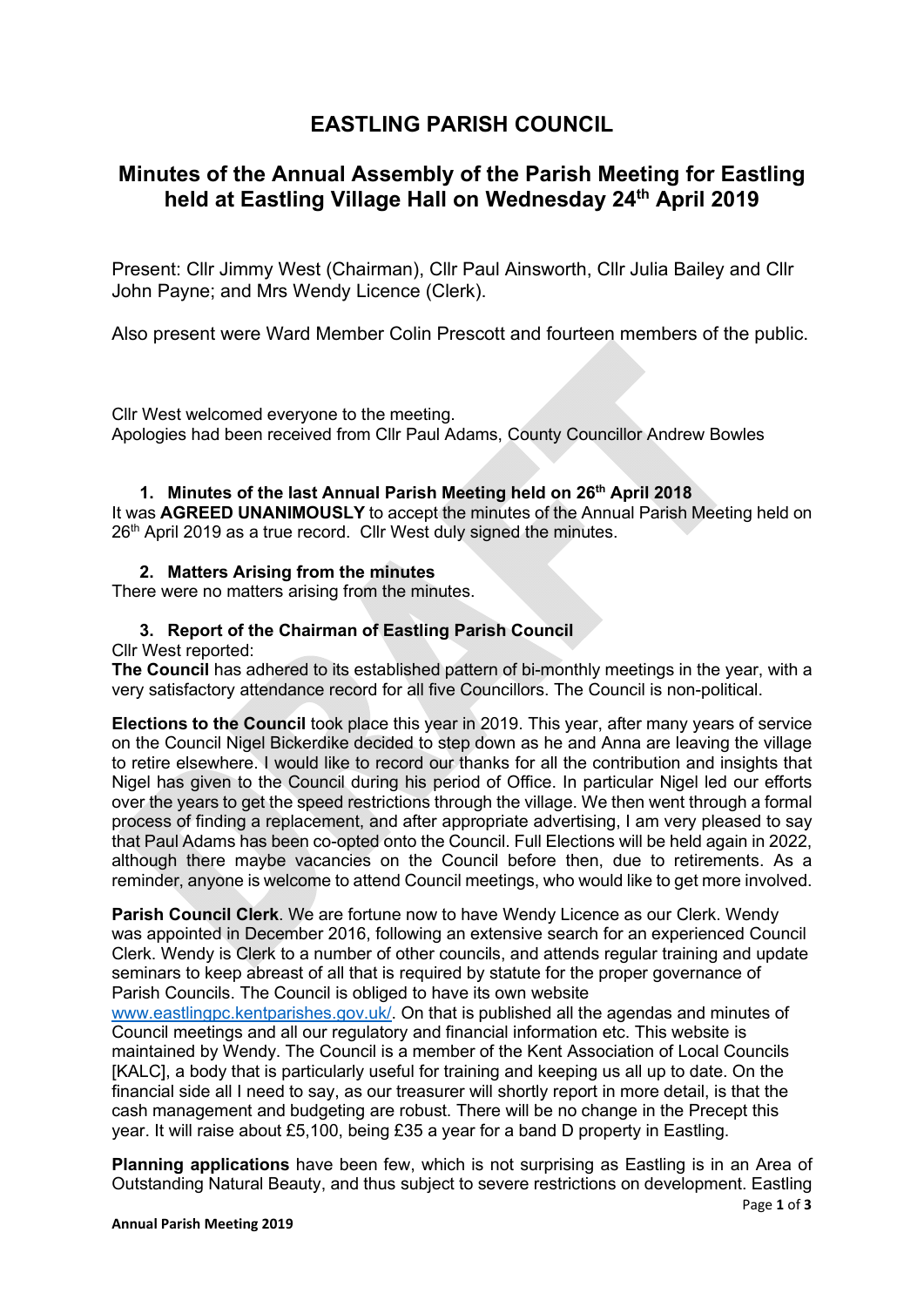Parish Council has viewed and commentated on a number of applications favourably and a few unfavourably, but it is Swale Borough Council (SBC) which makes the decisions and sadly occasionally the Council's opinions get rejected or upheld by SBC.

Alan Willson continues to do an excellent job in looking after **Neighbourhood Watch**, liaising with the police where necessary and helping out villagers in many ways. Thanks to Alan for the excellent work he does in the village on many fronts, and helping to keep us all safe.

**Highways.** Council continues to report issues to KCC, and batter them with follow up letters, calls etc. we have made numerous reports and letter concerning the Z Bend flooding. We still await action. Potholes have been terrible this winter, as they are all over the county. The major potholes on the Otterden Road toward Frith, have last week been repaired, which is pleasing to see. Significant repairs have been completed in the much used Newnham Lane. Work is planned to begin on May  $8<sup>th</sup>$ , down The Street [from the pub] to the  $2<sup>nd</sup>$  Z bend on the way to Faversham. It will take a week and the road will be closed, and residents will be asked to park their cars off the road for this period. Anyone can report any Highway problem themselves online, through www.kent.gov.uk I would urge you do this. KCC are pretty responsive, and you can track progress.

**The Village Website** The village website is www.eastlingvillage.co.uk. and is run by Paul Ainsworth. We are pleased with the Website for Eastling Village; it has been operating for nearly 3 years. Please feed in any comments, news, or events you may have to the administrator. He can only put up information he is told about, so do be in contact with him with information and photos. In addition, the council has its own website www.eastlingpc.kentparishes.gov.uk which has all the details directing concerning the work, constitution, and regulations etc of Eastling Parish Council. This is run by our Clerk, Wendy Licence. There are links between the two websites.

Footpaths. The Council strives to work with local famers, to keep paths in good condition. Ben Binder manager of the Belmont Estate works particularly hard to maintain the paths and bridleways. He provides regular reports to the council, for which we are very grateful. If you spot any problems, fallen trees etc then please let Ben know. The trenches around most of the fields dug by the Belmont Estate are to stop "Hare Coursing". Unfortunately some is still occasionally taking place. If you see this happening, please report it to the police, rather than approach the offenders yourself.

There has been some concern about the signs that appeared last year in the valley indicating that Rat Poison has been put down, the head of Belmont Shoot has been spoken to by a member of the Council, and he has been assured that the signs have been removed.

Belmont Estate has been concerned that people, often with dogs, have been walking across the crops and not keeping to the "right of way" paths. A note in the Good News magazine has been made reminding walkers to keep to the proper paths.

**Swale Borough Council.** We are fortunate to have had Colin Prescott as our local representative and Andrew Bowles the leader of SBC and a member of KCC. The Council is grateful that both take an active interest and play a part in the issues concerning Eastling, along with their other wider responsibilities. I have also noted that our MP, Helen Whately is working hard on our behalf in this her Constituency. Colin Prescott has decided not to stand again for this our East Downs Ward in the May elections, so we look forward to welcoming a new Councillor after that date. I am sure we would all like to record our thanks to Colin for all the hard work he has done over the years both in the village and on Swale Borough Council

#### **4. Financial report of the Parish Council**

Cllr Payne reported that the Independent Internal Auditor will audit the Parish Council's accounts. The Precept for 2018-19 was £5,136 and the Council also received £230 VAT refund and a KCC Member's Grant of £405. Donations of £386 and a grant to the village hall of just under £1,300 have been made. The total expenditure for the year was £4800 and